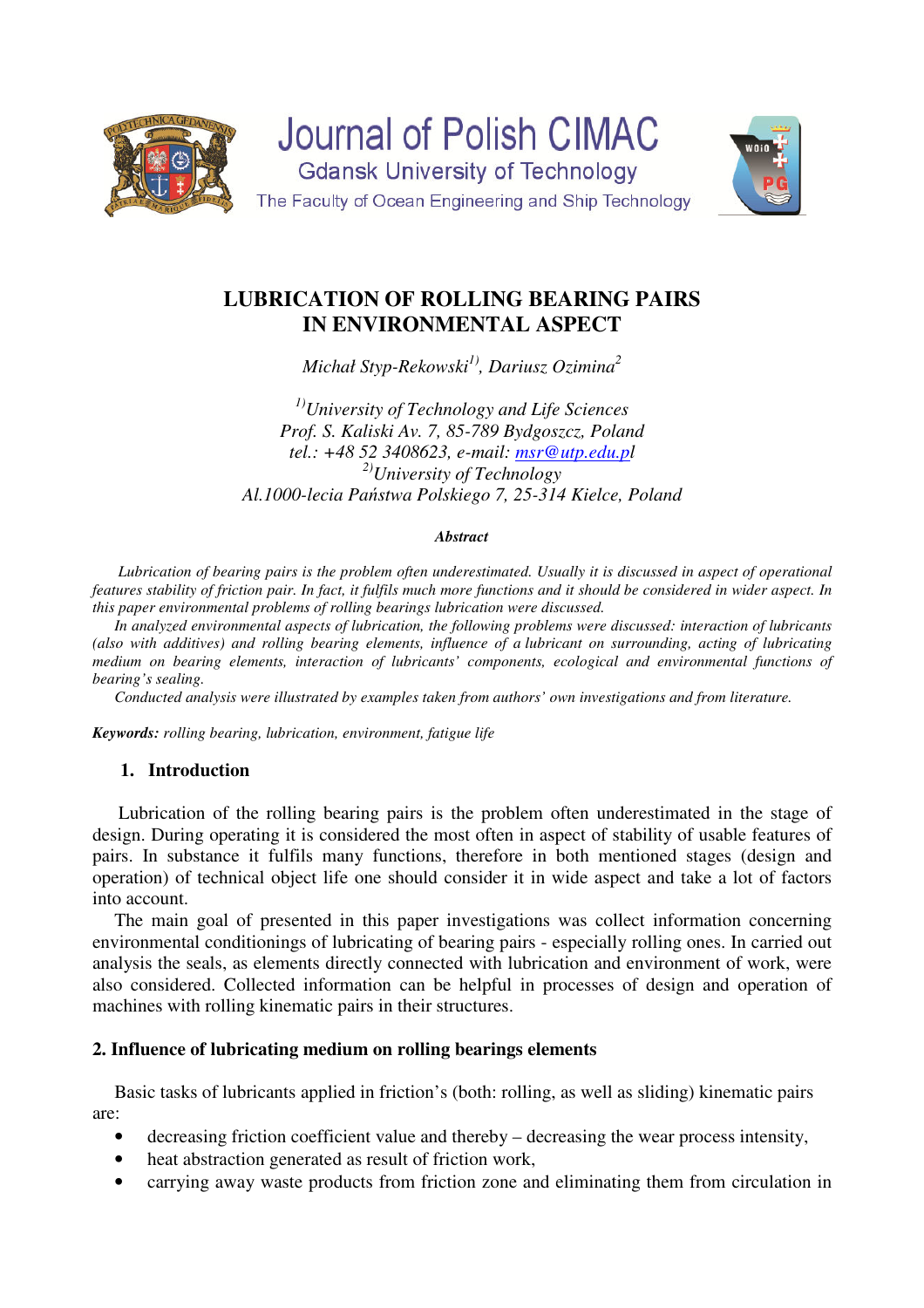result of filtration,

- corrosion protection of co-operating elements,
- vibration dumping.

Depending on kind, form and amount of lubricants, degree of realization of above mentioned assignments can be different.

Chemical compounds, with atoms of metals or organic functional groups in structure, perform essential function as additions modifying features of lubricants, among others minimizing results of friction process. In lubricating technique alkilotiophosphate, as well as alkilotiocarbamate of metals, as e.g.: zinc (ZnDTP or ZnDTC), antimony (SbDTP or SbDTC) molybdenum (MoDTP or MoDTC) are commonly used. Their presence as lubricant additions favours formation of antiwear superficial layers. Building of this layers occurs under the influence of different forms of energy, accompanying friction processes [6].

Properties and features of formed layers are functions of mutual relations between metal of foundation and atoms of basic metal of grease or addition [2, 8]. During friction process, as the results of these interactions and activation of additions, antiwear layers are generated in the forms  $-Fig.1$ :

- metalic (Me),
- inorganic compounds (MeOx)
- macromolecular compounds [-L-L-]n.

The structure of generated layer has one-, two- or three-phase character.



*Fig. 1. Generalized mechanisms of changes of tiometalorganic compounds in the process of antiwear surface layers formation [4]* 

According to different chemical activity of base elements (Me), as well as reactivity of chemical compounds from DTP and DTC groups, antiwear properties of generated layers are diverse. It is affirmed, that they are better for compounds of type MeDTP than for MeDTC. Moreover, all of them in essential degree diminish intensity of wear process - Fig. 2. Conducted experimental investigations were affirmed also, that antiwear layers have reproducible character [4, 5].

Quoted above results of investigations mainly concern conditions of sliding friction. Because slides always accompany to rolling friction, so sliding friction results obtained in presented investigations should indirectly concern phenomena in rolling bearing pairs too. The confirmation of above mentioned assumption may be the fact that in kinematic pairs with non-conformal (concentrated) contact of elements, such asthe rolling bearings, diverse influence of components of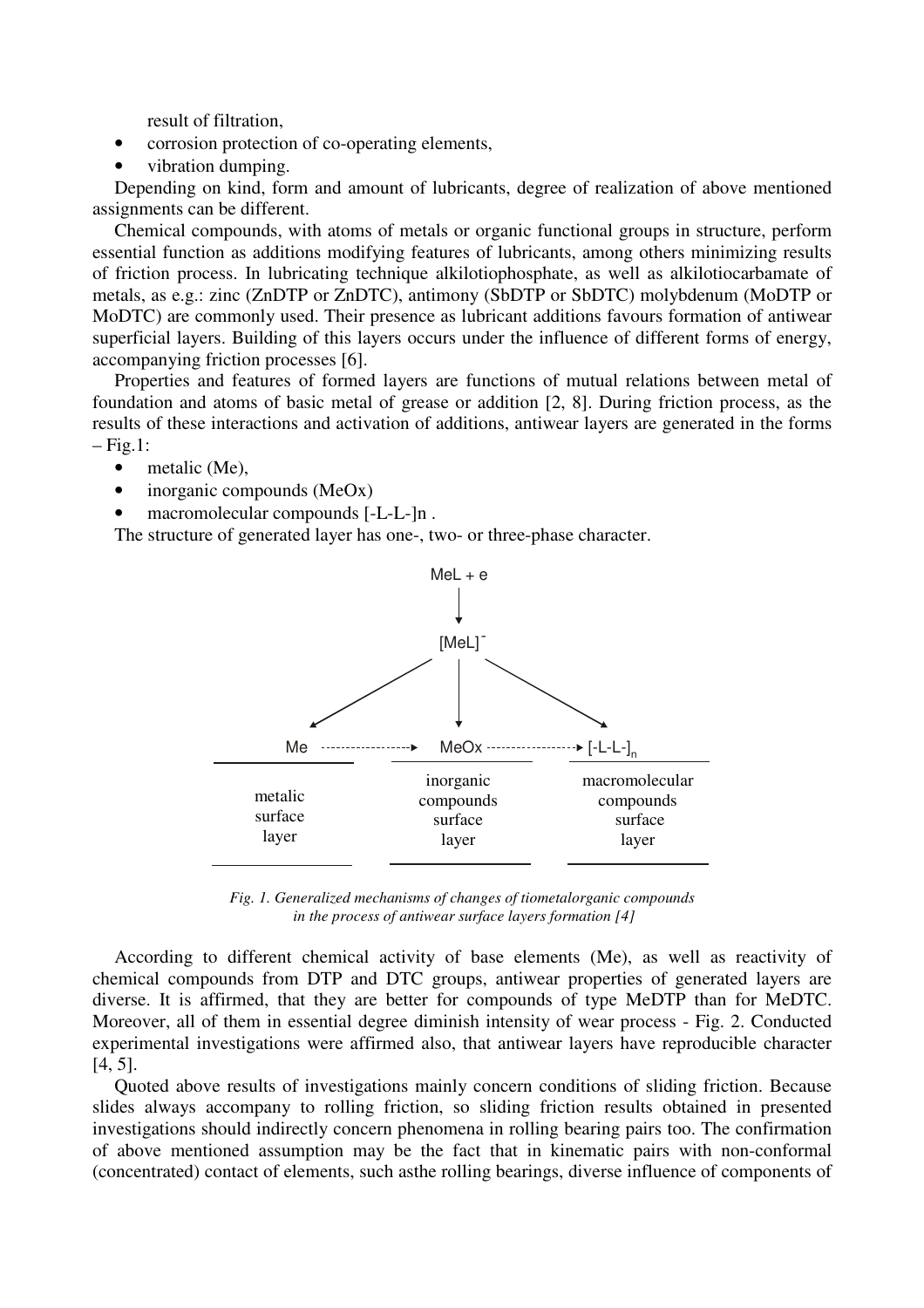lubricants onto material of foundation was also observed. It was affirmed, that lubricating of molybdenic steel by means of grease with sulphuric addition clearly reduced intensity of wear process in comparison to lubricating without such addition [3]. Different action of grease additions was observed in the case of chromium steels, lubricating by grease with chloric additive. In this materials association enlargement of intensity of wear process was affirmed.



*Fig.2. Changes of values of friction coefficient f and linear wear W in function of friction distance L for friction's pair: steel 100Cr6-steel 100Cr6 working in clean paraffin oil (PO) (a), in PO with 1% w/w of AuDTP addition (b) as well as in PO with 1% w/w of ZnDTP addition (c) [4]* 

The causes of diverse influences of lubricants, as well as their additions onto elements of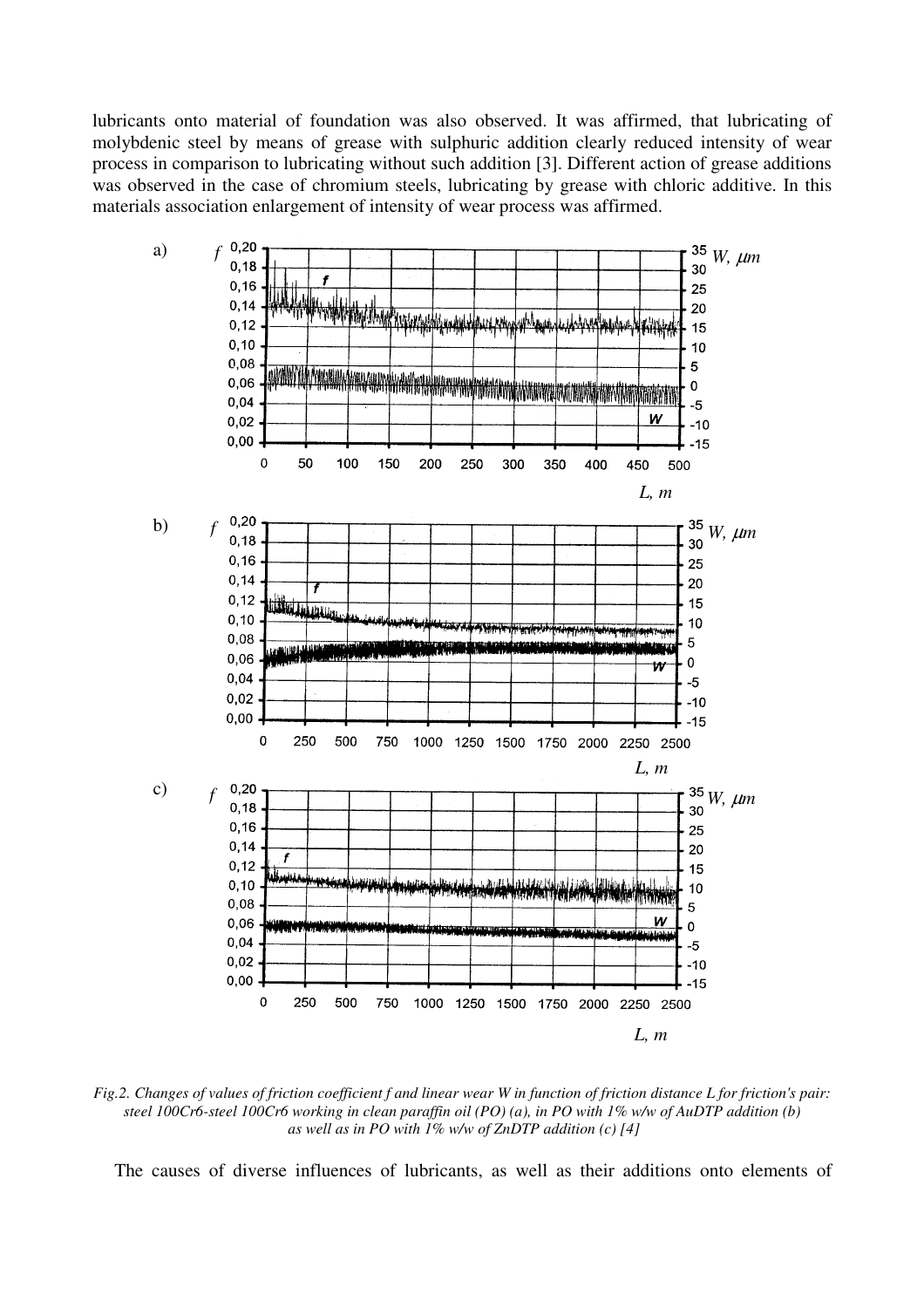bearing pairs are different tribochemical reactions between them and elements or phase components of co-operating parts of kinematic pairs. In first above described case, in result of reaction, layer  $MoS<sub>2</sub>$  was created, thereby substance which minimizes friction, in second meanwhile – came into being chemical compound  $CrCl<sub>3</sub>$  accelerating corrosive processes [9].

#### **3. Influence of lubricating medium on surrounding environment**

Influence of lubricating medium on environment in which bearing's pair works, the most often has unfavorable character. First of all it results from chemical constitution of lubricants. As the mixtures of hydrocarbons, produced from rock-oil products (mineral greases) or synthetically, they penetrate into environment and cause its pollution and, in further consequence – its degradation. The actions aiming at minimization of this undesirable phenomenon are two-way:

- limitation of quantity of applied lubricant,
- applying of biodegradable lubricants.

In the first case one use special systems of lubricating, e.g. oil fog or so-called minimum lubricating [7]. In both examples amount of lubricants, potential hazard for environment, is smaller than for traditional lubricating, e.g.: immersion system. Moreover, one should to notice, that decrease of amount of oil simultaneously causes smaller loss of power in rolling bearing – Fig. 3.



Thus, limiting quantity of lubricants one can observe positive results both, in ecological sphere, as well as – in economic. From investigations, which results are presented on quoted graph appears, that losses of power are diverse and in essential degree they depend on kind of bearing (ball or roller, transverse, angular or axial etc ).

Well-known are also the results of investigations showing that resistances of movement in rolling bearings depend on form of lubricant (oil, plastic or solid grease), e.g. [10]. It results directly from different viscosity of lubricants in dependence on their consistence.

Because in practice it is impossible fully eliminate any contact of lubricants with surrounding,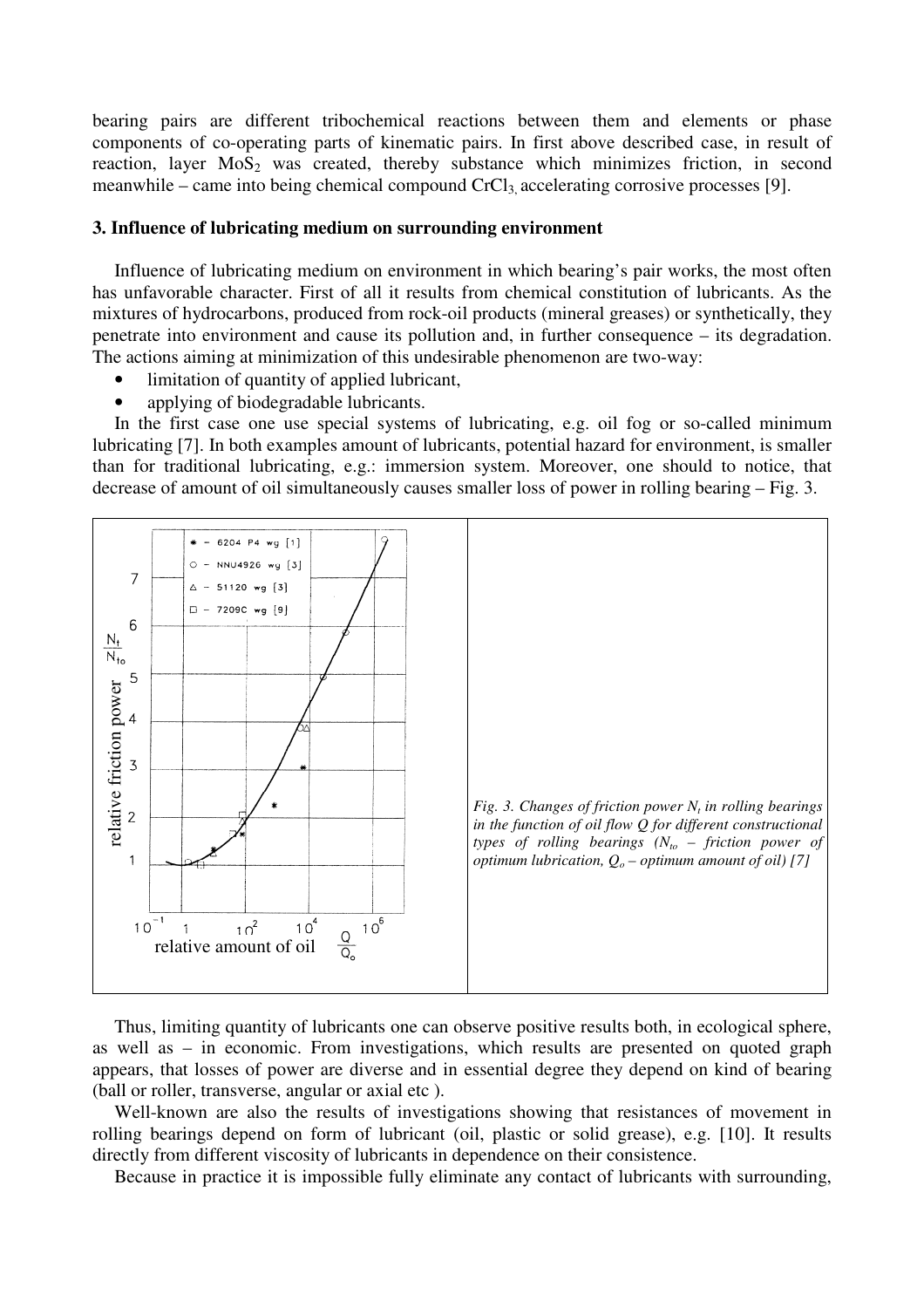therefore biodegradable lubricants are applied [1]. Under influence of natural environmental factors they have ability to biodegradation onto environmentally harmless components. This feature concerns whole lubricant or some of their fractions; concerns lubricant additives too.

Mentioned above activities minimize the negative influence of lubricants on farther surrounding of machines.

#### **4. Influence of environment on elements of bearing**

Thin layer of grease, covering elements of rolling bearing, causes situation that environment of work of bearing pairs has not direct contact with co-operating elements. It has very essential importance if environment is chemically aggressive, e.g. sea surroundings, because it minimizes results of chemical corrosion. It limits also destruction of surface induced by electrochemical corrosion.

In the case of chemically neutral environment, but polluted: including dusts, moisture etc. (e.g. in aggregate or other mineral materials mines), presence of lubricants limits also unfavorable influence of farther environment. It is thanks to fact, that dirt or moisture are chemical or physical bonded with oil or grease, and carried away from zone of friction. This way it causes decreasing intensity of wear process, and the same - increasing durability of rolling bearings.

## **5. Environmental function of seal**

The seal of rolling bearing pair is essential element in assurance of its correct functioning. From surrounding reach the pair uncontrolled streams of energy and matter, which as disturbance of controlled parameters of work, generate answer of tribologic system, not always possible to predicting. Therefore, the basic task of bearing pair seal is to minimize surrounding influence on conditions of pair's work. Among environmental function of seal, the essential are following:

- protection against penetration of dirt from environment to lubricant and further to contact zone of co-operating elements,
- limitation of possibility of lubricant decrement from contact area of rolling elements with raceways,
- making impossible or considerably impeding access of work's environment of bearing to contact area of bearing's elements.

Realization of above mentioned functions makes possible reaching by pair constructively assumed operational parameters, at expected reliability and durability of machine as the whole. Analysis of mentioned tasks of seal shows its importance in environmental aspect. Moreover, it is possible to notice, that above presented functions refer both: closer (zone of contact of elements of bearing) and farther (surrounding of bearing pair) environment.

Very important and desirable feature of seal is its constancy in time. It assures steady conditions of bearing pair work and thus - operating of machine in stabilized conditions, and the same way – machine long life. Registered and described case of thrust (axial) bearing of joint of bus body in serviceability [9] can be representative example of results of lack or insufficient fulfilling by seal mentioned above environmental assignments.

Fractographic analysis of bearing's elements working surfaces showed presence on them numerous decreases - Fig. 4. Initially it was assumed that their nature was corrosive and it resulted from loss of effectiveness of sealing of bearing's pair. In order to verification this assumption necessary investigations and analyses were realized.

The surface of one of the ball after a few hundred hours of bearing operating is shown in Fig. 5. It has very developed sculpture, with number of tops and cavings in its structure.

On the ground of chemical analyses of applied plastic grease, one shows that presence of grease and its reaction with farther environment was a favourable circumstance of destruction of surfaces of bearing's elements. It was affirmed that it was synthetic grease with silicon densifier.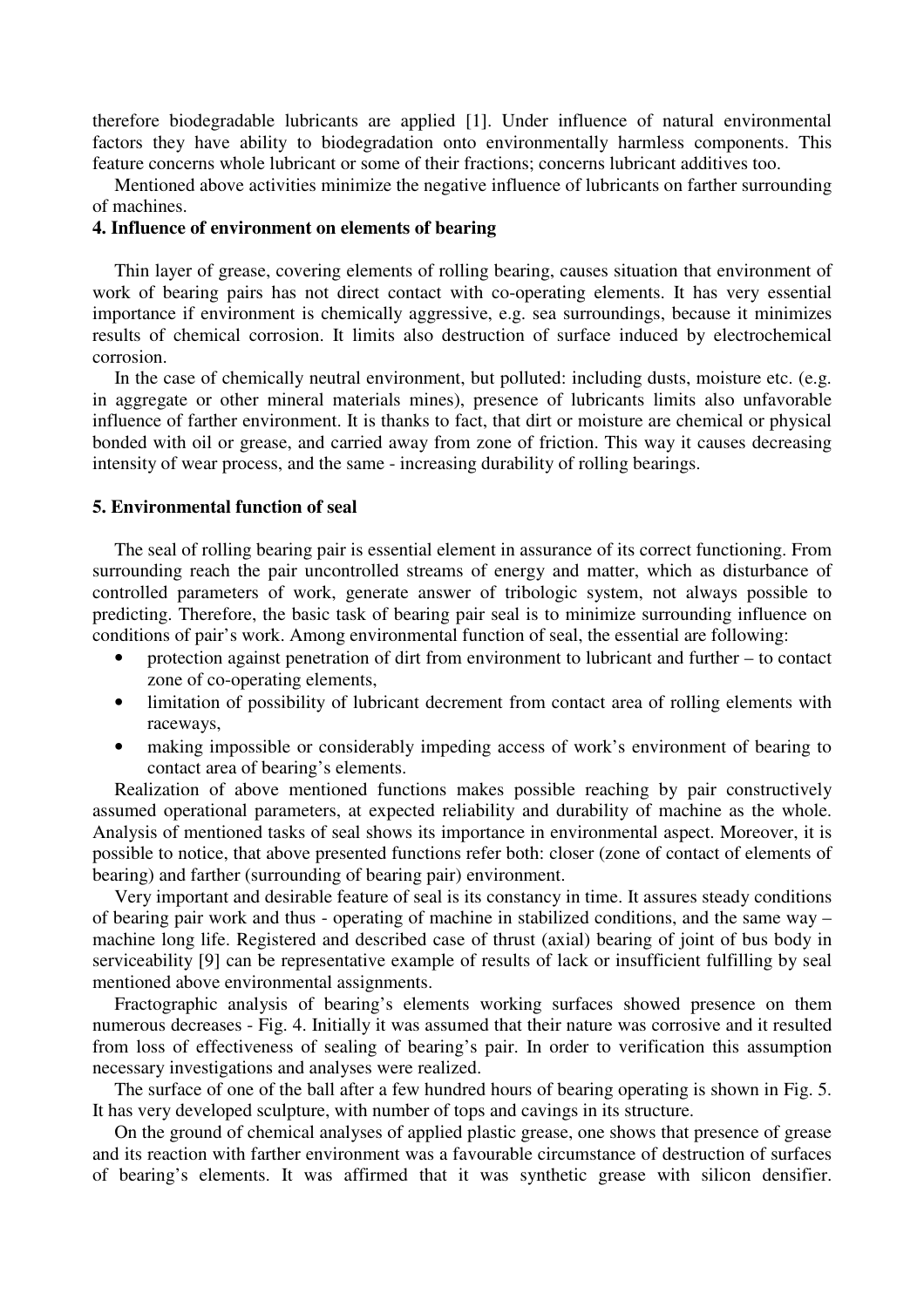Spectroscopic analysis of lubricant indicates presence of polar groups type: CI, HPO $_4^{2-}$ , H<sub>2</sub>PO $_4^{3-}$ , SiO $_3^{2-}$  in its constitution.



*Fig. 4. Macroscopic views of working surfaces of tested bearing with visible characteristic defects on: a) raceway on internal ring, b) ball (mult. 5x)* 

The surface of one of the ball after a few hundred hours of bearing operating is shown in Fig. 5. It has very developed sculpture, with number of tops and cavings in its structure.

On the ground of chemical analyses of applied plastic grease, one shows that presence of grease and its reaction with farther environment was a favourable circumstance of destruction of surfaces of bearing's elements. It was affirmed that it was synthetic grease with silicon densifier. Spectroscopic analysis of lubricant indicates presence of polar groups type: CI, HPO $_4^{2-}$ , H<sub>2</sub>PO $_4^{3-}$ , SiO $_3^{2-}$  in its constitution.



*Fig. 5. 3-D view of ball's surface worn out in result of environment acting* 

Hygroscopic proprieties of lubricant, together with presence of identified polar groups, create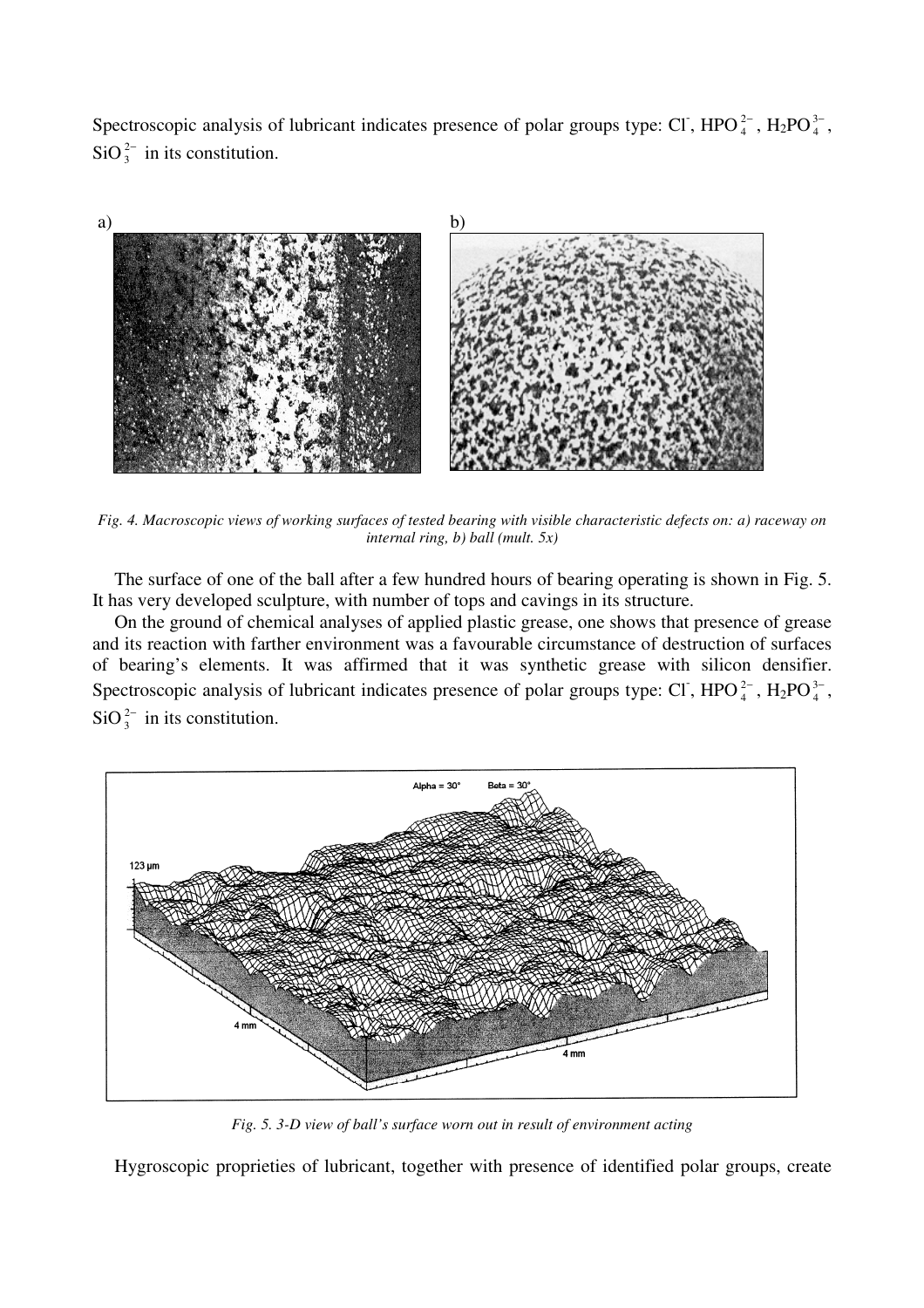conditions to formation of water solutions of electrolytes in whole volumes of grease or zonal, thus they created environment favourable for electrochemical corrosion.

In conditions of polar water environment (dipolar moment of water particle  $\mu_{H_2O} = 1,84D$ ) polar groups have tendencies to migration according to locally created electromotive strengths. Presence of this energy, follows from formation of punctual residual currents, generated in consequence of potentials' differences resulting from appearing of oxygenate forms of iron as products of reactions :

$$
Fe + nH_2O \rightarrow FeO + 2nH^+ + ne
$$
 (1)

or

$$
\text{Fe} + \text{mH}_2\text{O} \rightarrow \text{Fe}_2\text{O}_3 + 2\text{mH}^+ + 3\text{me}
$$
 (2)

Then, redox type half-cells arise, e.g. from reactions:

$$
Fe \rightarrow Fe^{2+} + 2e \tag{3a}
$$

or

$$
\text{Fe} \to \text{Fe}^{3+} + 3\text{e} \tag{3b}
$$

in forms Fe(II)  $Fe(III) \cdot aq$ , or from reaction:

$$
\text{Fe(OH)}_2 \Leftrightarrow \text{HFeO}_2^- + \text{H}^+ \tag{4}
$$

in forms: Fe(II) | HFeO $_2^-$  · aq or HFeO $_2^-$  | Fe(III) · aq.

Moreover, essential importance have reactions with participation of molecular oxygen, leading to creation of alkaline environment:

$$
O_2 + 2H_2O + 4e \Leftrightarrow 4OH \tag{5}
$$

increasing susceptibility to pinhole corrosion of metal surface.

The components of identified in grease polar groups probably originate from environment of work and they become impurities of grease. Metals such as: lead, copper, zinc, nickel, manganese, are presented in dusts generated during processes of thermal destruction of solid fuels, as well as solid and semi-liquid waste substance. They carry danger of migration of heavy metals to superficial zone of surface layer including water and this way - create conditions to formation of electrolytic cells of metallic type.

In result of chemical analysis it was confirmed that in conditions of ineffective seal and resulting pollution of closer environment of work, as well as its humidity (tested journal bearing of bus bodies joint worked in such conditions), presence of grease inside the bearing created additional, favorable conditions to occure of pinhole corrosion.

Measurements of geometrical structure of balls and bearing raceways surfaces – see Fig. 5, confirmed corrosive genesis of decrements in working surfaces. In the measurements extended TalyMap Expert programme of measuring machine Talyscan 150 was used [9]. The results of this investigations were taken down in Table 1. Together with results of microscopic investigations, as well as chemical analysis, they practically exclude fatigue character of material destruction.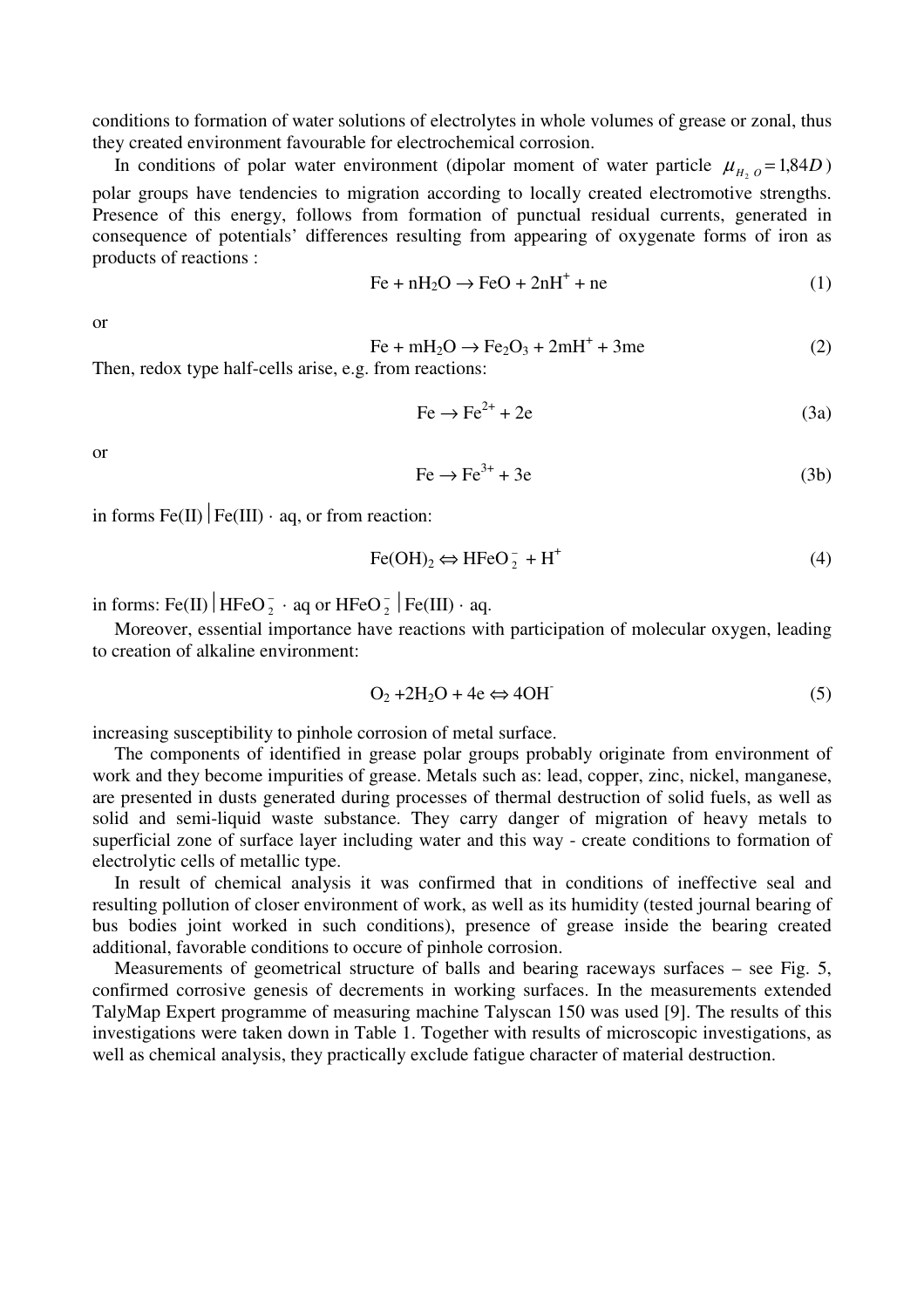*Table 1. The values of some parameters of decrements on surfaces of balls and raceways of rolling thrust bearings* 

| Item | Decrement's<br>parameters | Units                | Values of dimensions |           |
|------|---------------------------|----------------------|----------------------|-----------|
|      |                           |                      | ball                 | raceways  |
|      | area                      | $\mu$ m <sup>2</sup> | 446.000              | 149.000   |
| 2    | volume                    | $\mu$ m <sup>3</sup> | 12.800.000           | 3.558.215 |
| 3    | maximum depth             | μm                   | 71,6                 | 59,1      |
| 4    | average depth             | μm                   | 28,7                 | 23,9      |

Moreover, environmental function of seal consists in limitation above mentioned penetration of pollutions to friction zone. It favors formation of conditions of proper mutual co-operation of elements of rolling pair, because chemical and mechanical cleanness of contact area of cooperating elements is the diminishing factor of intensity of wear processes.

# **6. Recapitulation**

Carried out theoretical analysis, supported by experimental investigations, showed clearly great importance of environmental factors for proper work of rolling bearing pairs. Regarding most of them is indispensable already in stage of design and construction of machine because they usually determine its usable features. The activities in this stage also make independent functioning of machine, its efficiency and reliability from farther environment.

Assurance of possible low noxiousness of machine for environment is essential problem too. In this regard significant function fulfils seal of machine's pairs. Correctly designed and made it protects farther environment against pollution by applied in machine lubricant.

#### **REFERENCES**

- [1] Battersby N.S.: The CONCAWE Biodegradability Test for Oil Products. Proceedings of the 12th International Colloquium Tribology 2000 - Plus. Esslingen (Germany) 200, pp. 113-116.
- [2] Bergman F., Gudmand-Hřyer L., Eriksson M., Jacobson S.: The Effect of Cu<sub>2</sub>S, PbS, Sb<sub>2</sub>S Solid Lubricants on the Occurance of Brake Squeals for Three Automotive Brake Pad Matrix Types. Proceedings of  $8^{th}$  *International Conference on Tribology NORDTRIB '98*. Ebeltoft – Aarhus (Denmark) 1998, pp. 665-672.
- [3] Łubiński T., Druet K.: Laboratory Investigation of Phenomenology of Rolling Elements Surface Layer Fatigue. Scientific Books of Rzeszów Technical University 82, serie Mechanics No. 28. Rzeszów 1991, pp. 447-454 (in Polish).
- [4] Ozimina D.: Antiwear Layers in Tribological Systems. Kielce Technical University Publishers, serie Monographs No. 33, Kielce 2002 (in Polish).
- [5] Ozimina D.: Tribological Properties of Antifriction Layers Formed under the Effect of Selected Gold Compounds. Tribologia No. 5-6/1997, pp. 807-817 (in Polish).
- [6] Ozimina D., Styp-Rekowski M.: Evaluation of ZnDTP Tribochemical Reactivity by Means of Electrochemical Simulation. Proceedings of  $8^{th}$  International Conference on Tribology *NORDTRIB '98*. Ebeltoft – Aarhus (Denmark) 1998, pp. 121-130.
- [7] Potrykus J.: Energy Saving Lubrication of High Speed Rolling Bearings. Proceedings of Conference "Progress in development of bearings rolling - ISKRA 100". Kielce Technical University Publishers, Kielce 1996, pp. 251-264 (in Polish).